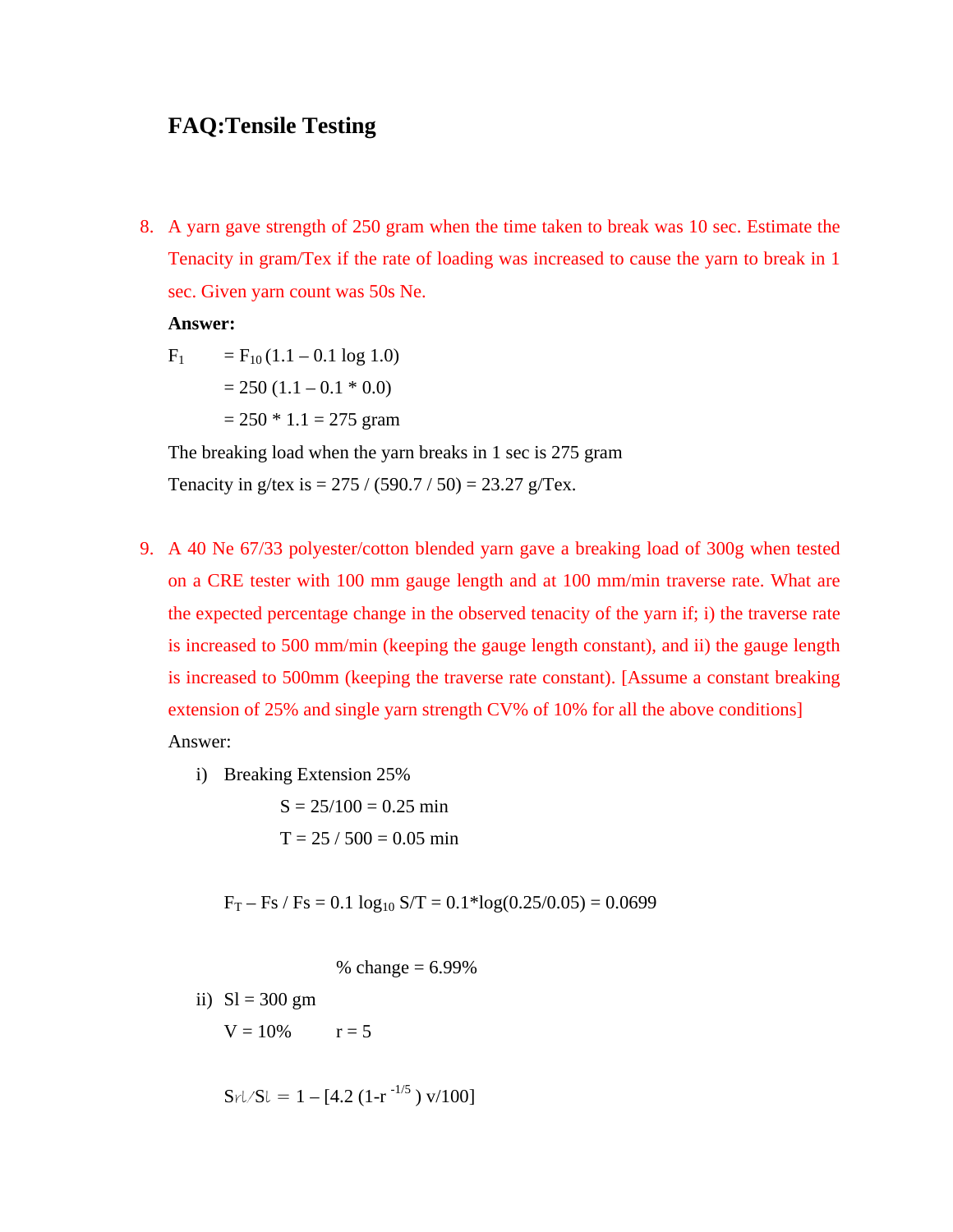$$
1-S_{\frac{r}{2}}/S_l
$$
 = 4.2 (1-r<sup>-1/5</sup>) 10/100 = 0.1156  
% change = 11.56%

10. The following are the tensile test data of a 30 Ne single yarn while testing on a tensile tester, works on pendulum lever principle with *Standard machine rate of loading*  $(\mu_0)$ 440 cN/cm.

| Tenacity                  | 11 cN/tex   |
|---------------------------|-------------|
| <b>Breaking extension</b> | $-7\%$      |
| Gauge length              | $-20$ cm    |
| <b>Traverse rate</b>      | $57$ mm/min |
|                           |             |

Calculate the time to break.

### **Answer:**

Tenacity  $=$  (Breaking Load / Count in Tex)

11 = (Breaking Load / 19.69)

Breaking Load=  $19.69 * 11 = 216.59$  cN (221 gram)

Time to break =  $[{(221/448.8) + 20 * 0.07}/5.7] * 60$  $= 20$  sec.

11. Define Work of rupture? Also briefly write about the instrument used for measuring 'work of rupture'.

#### **Answer:**

This is a measure of 'toughness' of the material. It is the energy or work required to break the specimen. The area under the load-elongation curve represents the work done in stretching the specimen to breaking point and therefore the unit of work of rupture will be in unit of work, e.g. gram-centimeters.

The work of rupture will be proportional to the cross section of the specimen and to its length.

Instrument measuring work of rupture

Refer: Tensile Testing  $\rightarrow$  Principle of Tensile testing  $\rightarrow$  f) ballistic or impact tester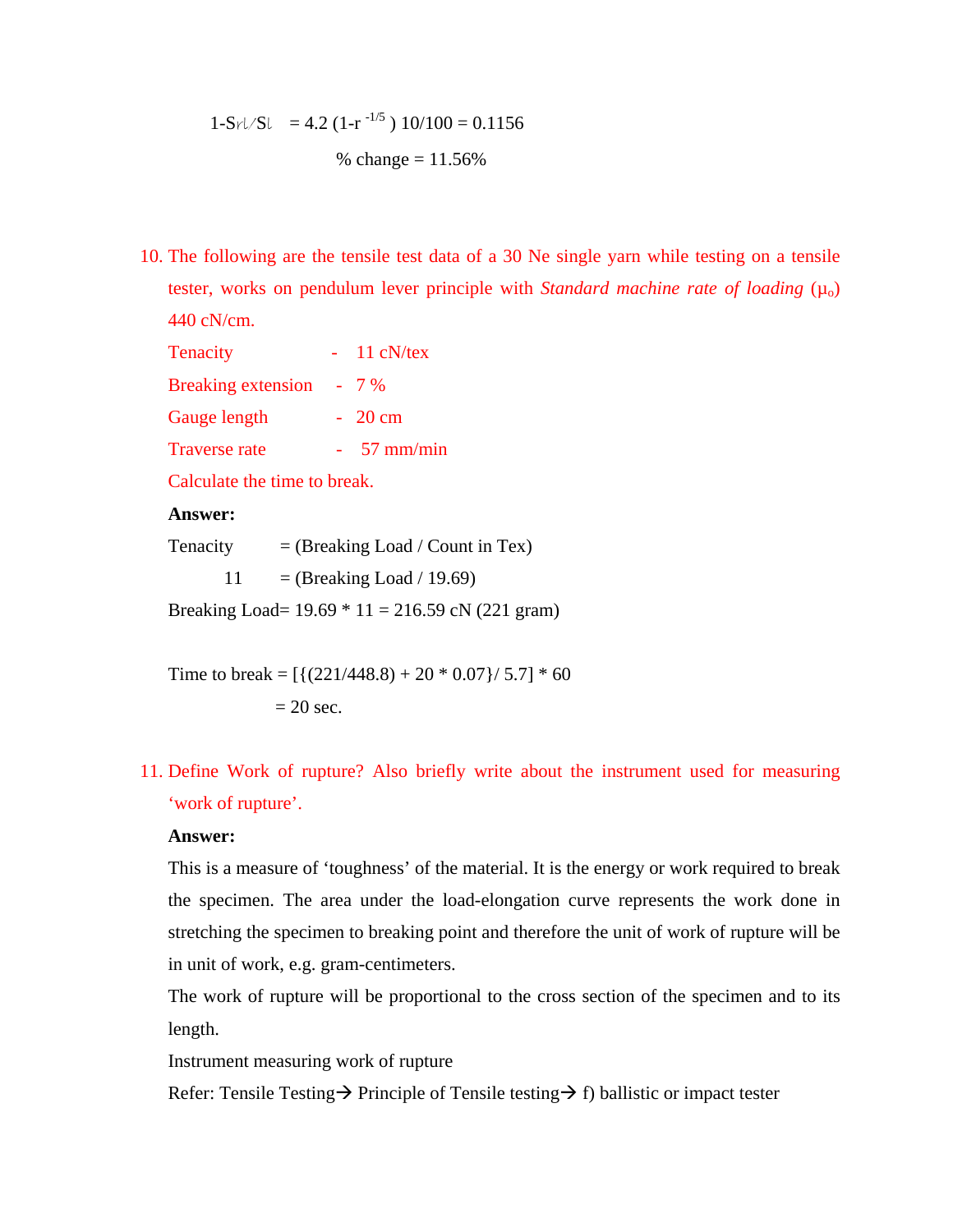12. What are all factors influenced by fabric tensile test? During Tensile Testing of fabric which fabric will give higher strength plain or satin, why?

#### **Answer:**

Fabric tensile strength depends on following factors,

- Raw material.
- Yarn strength (twist: more twist for more strength)
- Fabric construction
- Finish applied (resin finish improves weave slippage).
- Adverse of "finishing" process.

Satin weave is having more floating point than plain weave so in the plain weave the transverse thread assistance will be more than satin weave on longitudinal weave. So plain weave has more tensile strength.

## 13. State the advantage of Uster Tensorapid and explain test principle using in the same?

## **Answer:**

The following are the advantages of Uster Tensorapid

- For tensile testing of single and ply yarn.
- Testing of slivers, leas and fabrics is also possible.
- Force measurements up to 1000 N without exchanging the force transducer.
- The *clamping force*, the yarn tensioners and the suction-off of the yarn can be programmed.
- All numerical and graphical results are displayed on a video screen. (Histogram, L-E curve, tables etc.)
- Package creel for the automatic measurement up to 20 packages.
- Calling-up of test parameters of frequently tested yarn types from the memory (up to 40).